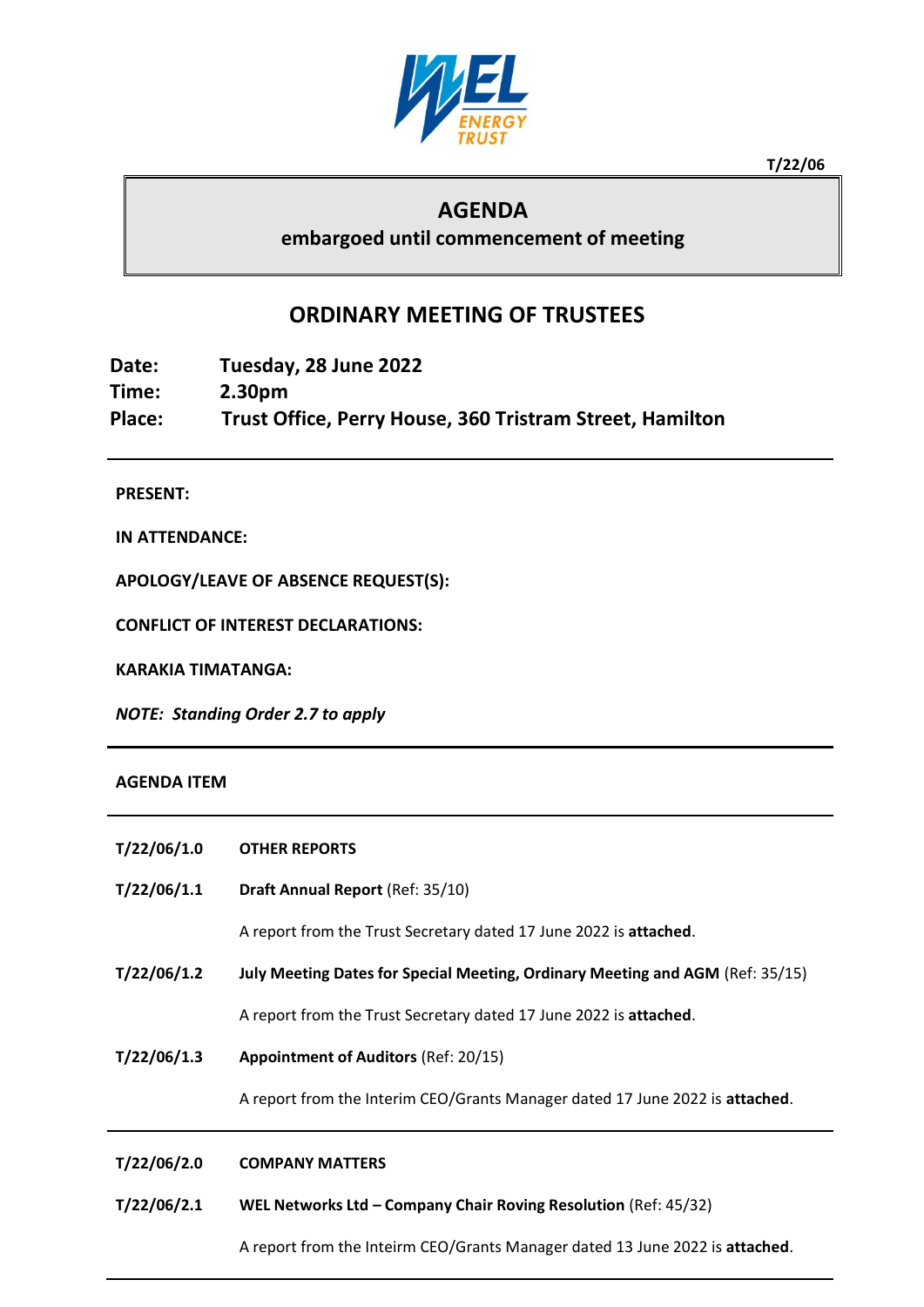| T/22/06/3.0 | DISTRIBUTIONS/IMPACT                                                                                                 |  |  |
|-------------|----------------------------------------------------------------------------------------------------------------------|--|--|
| T/22/06/3.1 | Grants Committee Meeting Held 30 May 2022 (Ref: 60/10)                                                               |  |  |
|             | A report from the Interim CEO/Grants Manager dated 20 June 2022 is attached.                                         |  |  |
| T/22/06/4.0 | <b>MANAGEMENT REPORTS</b>                                                                                            |  |  |
| T/22/06/4.1 | Resolution Schedule (Ref: 15/20/5)                                                                                   |  |  |
|             | The Resolution Schedule dated 16 June 2022 is attached for noting.                                                   |  |  |
| T/22/06/4.2 | Trustee Meeting, Workshop & Event Attendance (Ref: 15/2)                                                             |  |  |
|             | A report from the Trust Secretary dated 10 May 2022 is attached for noting.                                          |  |  |
| T/22/06/4.3 | Ongoing Status Report (Ref: 15/20/5)                                                                                 |  |  |
|             | A report from the Grants Manager dated 22 June 2022 is attached for noting.                                          |  |  |
| T/22/06/4.4 | Financial & Budget Report (Ref: 20/10)                                                                               |  |  |
|             | A report from the Financial Officer for the month of May 2022 is attached.                                           |  |  |
| T/22/06/4.5 | Energy Trusts of New Zealand (Ref: 5/30/15)                                                                          |  |  |
|             | A report from the Trust Secretary for the month of June 2022 is attached.                                            |  |  |
| T/22/06/4.6 | <b>Industry &amp; Trust Activity Verbal Updates</b>                                                                  |  |  |
|             | Trustees/staff to report verbally.                                                                                   |  |  |
| T/22/06/4.7 | Confirmation of Minutes (Ref: 15/20/10)                                                                              |  |  |
|             | Minutes of Ordinary Meeting T/22/05 dated 24 May 2022 are attached for<br>confirmation as a true and correct record. |  |  |